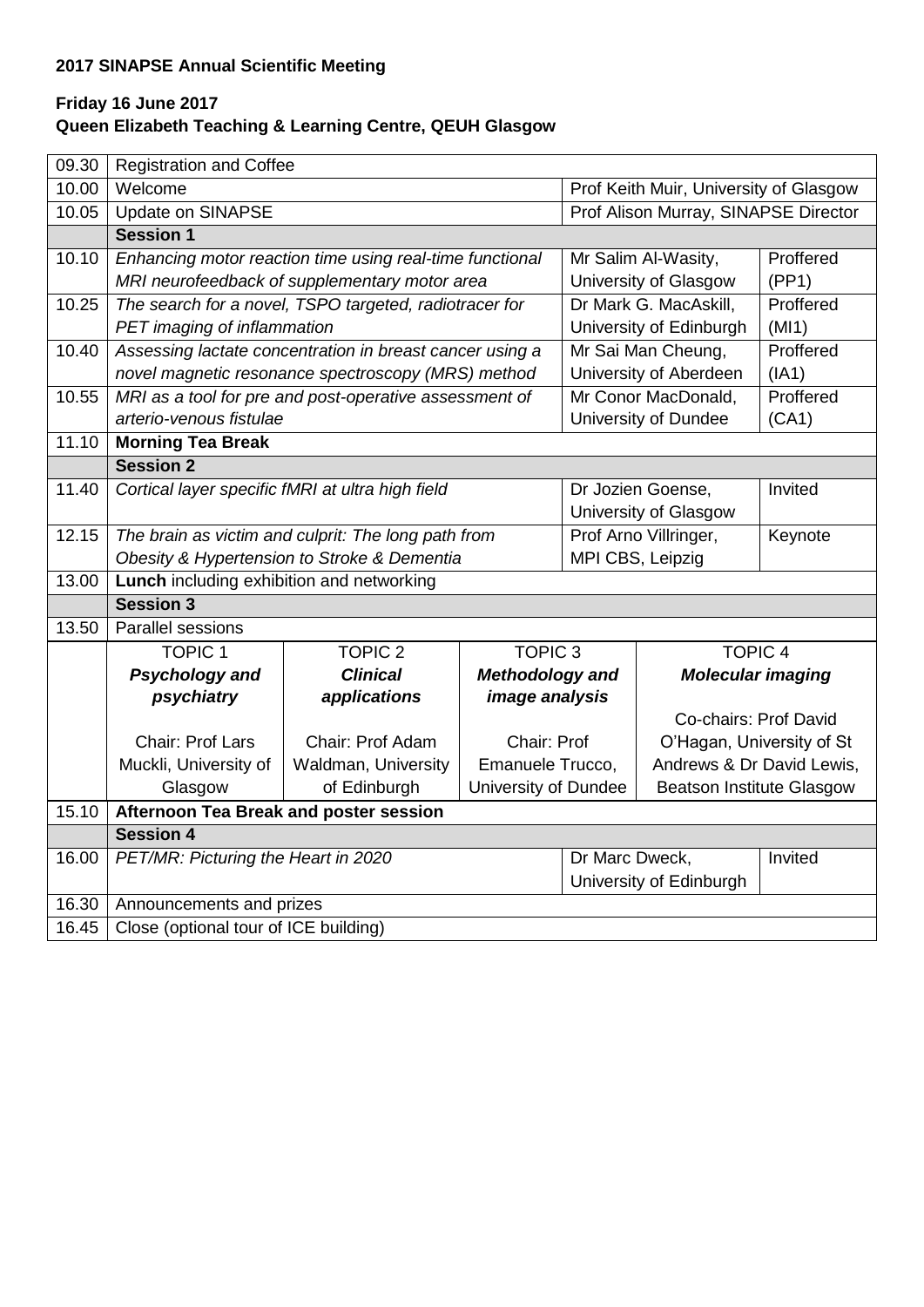## **TOPIC 1** – *Psychology and psychiatry*

|       | , of the case of the potential f                           |                               |           |
|-------|------------------------------------------------------------|-------------------------------|-----------|
| 13.50 | The brain as a prediction machine                          | Prof Lars Muckli,             | Invited   |
|       |                                                            | University of Glasgow         | overview  |
| 14.10 | Increased prefrontal activity with ageing reflects         | Dr Alexa Morcom,              | Proffered |
|       | nonspecific neural responses rather than compensation      | University of Edinburgh       | (PP2)     |
| 14.18 | Klotho's effects on cognition and brain in early life      | Ms Clarisse de Vries,         | Proffered |
|       |                                                            | University of Aberdeen        | (PP3)     |
| 14.26 | Evaluation of Thiel cadaver mastery learning using eye     | Dr Mel McKendrick,            | Proffered |
|       | tracking as an objective measure of skill acquisition      | <b>Heriot-Watt University</b> | (PP4)     |
| 14.34 | Using the ISC-toolbox to examine fMRI inter-subject        | Prof Frank Pollick,           | Proffered |
|       | correlation in adults with autism while viewing biological | University of Glasgow         | (PP5)     |
|       | motion stimuli                                             |                               |           |
| 14.42 | Poster lightning talks                                     | (P1-P9)                       |           |

#### **TOPIC 2** – *Clinical applications* 13.50 *Evolving clinical imaging research in Edinburgh: Neurooncology, neuroinflammation and dementia* Prof Adam Waldman, University of Edinburgh Invited overview 14.10 *Can PNEUMBRA predicted by NIHSS and ASPECT in acute ischaemic stroke* Dr Manal Alnaas, University of Dundee Proffered (CA2) 14.20 Observer reliability of CT perfusion scans **Discussed Disk Preference I** Dr Salwa El Tawil, University of Glasgow **Proffered** (CA3) 14.30 *Increased cerebrovascular resistance in cerebral small vessel disease* Dr Yulu Shi, University of Edinburgh **Proffered** (CA4) 14.40 Poster lightning talks (P10-P21)

|       | TOPIC 3 - Methodology and image analysis                  |                        |           |
|-------|-----------------------------------------------------------|------------------------|-----------|
| 13.50 | How wide is this vessel? The challenge of achieving high- | Prof Emanuele Trucco,  | Invited   |
|       | quality measurements from medical images                  | University of Dundee   | overview  |
| 14.10 | Comparison of advanced diffusion magnetic resonance       | Mr Nicholas Senn,      | Proffered |
|       | imaging methods for profiling whole human breast tumour   | University of Aberdeen | (IA2)     |
|       | microstructure                                            |                        |           |
| 14.20 | <b>Preclinical Validation Motion Models for Magnetic</b>  | Mr Andrew Dennison,    | Proffered |
|       | Resonance Image Guided Focused Ultrasound                 | University of Dundee   | (IA3)     |
| 14.30 | Real-Time Microultrasound Visualisation of the Nerve      | Miss Anu Chandra,      | Proffered |
|       | Trauma during Regional Anaesthesia Caused by the          | University of Dundee   | (IAA)     |
|       | <b>Anaesthetic Needles</b>                                |                        |           |
| 14.40 | Poster lightning talks                                    | (P22-P33)              |           |

|       | <b>TOPIC 4 - Molecular imaging</b>                           |                         |           |
|-------|--------------------------------------------------------------|-------------------------|-----------|
| 13.50 | Imaging faster than the speed-of-light: guiding brain cancer | Dr David Lewis, Beatson | Invited   |
|       | surgery with Cerenkov luminescence                           | Institute Glasgow       | overview  |
| 14.10 | Quantification and comparison of KD, Bmax and % Specific     | Dr Adriana Tavares,     | Proffered |
|       | Binding for PK11195 across human brain tissue expressing     | University of Edinburgh | (MI2)     |
|       | high, mixed and low affinities due to rs6971 polymorphism    |                         |           |
| 14.20 | New Selective PET Imaging Agents for S1P5 Receptors          | Mr Tim Morgan,          | Proffered |
|       |                                                              | University of Glasgow   | (MI3)     |
| 14.30 | Investigating the potential of 18F-fluciclovine PET imaging  | Dr Rafael Moleron,      | Proffered |
|       | to differentiate progression from pseudoprogression in       | University of Aberdeen  | (MI4)     |
|       | glioblastoma patients                                        |                         |           |
| 14.40 | Poster lightning talks                                       | (P34-P43)               |           |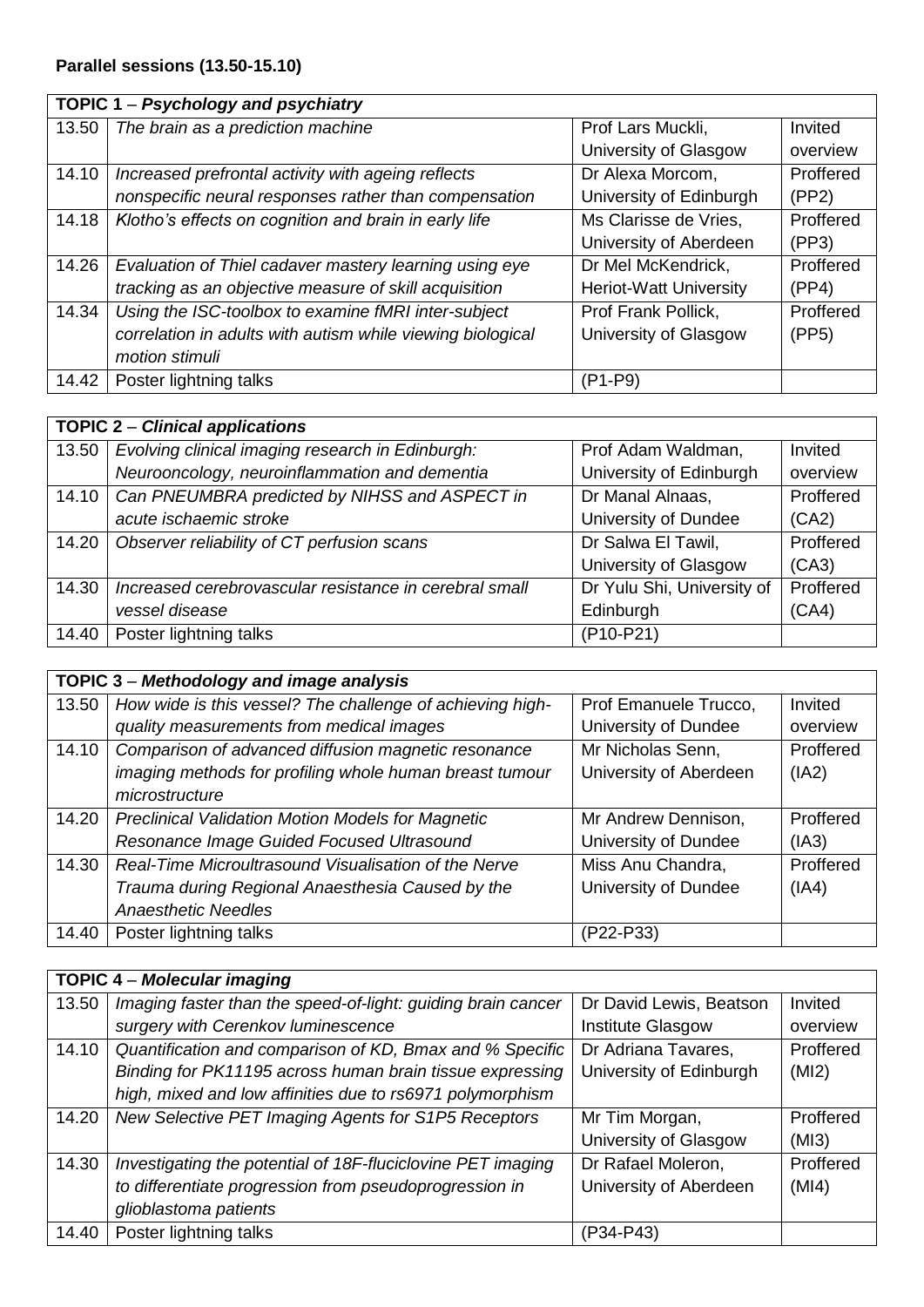# **Poster session (15.10-16.00)**

| <b>Poster</b>   | <b>Title</b>                                                              | <b>Presenting Author</b> |
|-----------------|---------------------------------------------------------------------------|--------------------------|
| No.             |                                                                           |                          |
|                 | TOPIC 1 - Psychology and psychiatry                                       |                          |
| P <sub>1</sub>  | The effect of experience on differences in fMRI inter-subject correlation | Greta Todorova           |
|                 | while watching CCTV videos of prosocial and antisocial behaviour          |                          |
| P <sub>2</sub>  | Incongruity in cross-modal emotional integration in autistic traits--an   | Peipei Liu               |
|                 | fMRI study                                                                |                          |
| P <sub>3</sub>  | Neuroanatomical correlates of sleep disturbances in patients with         | Divya Garg               |
|                 | Alzheimer's disease                                                       |                          |
| P <sub>4</sub>  | Neuroimaging markers of fatigue: A machine learning study                 | Maria Goñi               |
| P <sub>5</sub>  | Prediction models of late-life intelligence quotient (IQ) using brain     | Shaun R. Stone           |
|                 | structure morphometry: Machine learning applications                      |                          |
| P <sub>6</sub>  | Relationship between IQ at different ages and functional brain            | Anca-Larisa Sandu        |
|                 | connectivity in healthy elders                                            |                          |
| P <sub>7</sub>  | Proactive control and episodic retrieval orientation                      | Michael Siena            |
|                 |                                                                           |                          |
| P <sub>8</sub>  | Neuroimaging on the move: brain oscillations related to locomotion        | Magdalena letswaart      |
| P <sub>9</sub>  | Neuromagnetic 40 Hz Auditory Steady State Responses and Auditory          | Hanna Thuné              |
|                 | Cortical Levels of GABA and Glx in Participants at Clinical High Risk of  |                          |
|                 | Psychosis                                                                 |                          |
|                 | <b>TOPIC 2 - Clinical applications</b>                                    |                          |
| P <sub>10</sub> | T1 Dentate Nucleus Signal Intensity Following Multiple Gadoteric acid     | Laura Young              |
|                 | (Dotarem®)-Enhanced MRI vs Multiple Non-Contrast MRI                      |                          |
| P <sub>11</sub> | Texture Analysis of Gadolinium-Enhanced Magnetic Resonance                | <b>Brianna Burton</b>    |
|                 | Images of the Human Brain                                                 |                          |
| P <sub>12</sub> | Evaluation of an Automatic ASPECT Scoring System for Acute Stroke         | Matt Daykin              |
|                 | in Non-Contrast CT                                                        |                          |
| P <sub>13</sub> | The relationship between hypertension and MRI detected brain              | <b>Chris McNeil</b>      |
|                 | hyperintensities in three Aberdeen Birth Cohorts aged 60-82y              |                          |
| P <sub>14</sub> | Vascular risk factors, Cognitive ability and Hippocampal volume in the    | Mina Khezrian            |
|                 | Aberdeen 1936 Birth Cohort                                                |                          |
| P <sub>15</sub> | Assessing the cognitive profile and brain abnormalities of people with    | Tina Habota              |
|                 | vascular risk factors: A cohort study                                     |                          |
| P <sub>16</sub> | Distinct anatomical subtypes of behavioural variant frontotemporal        | Vesna Vuksanovic         |
|                 | dementia and involvement of intrinsic brain networks: a clustering study  |                          |
| P <sub>17</sub> | Determinants of brain iron deposition in the Aberdeen Children of the     | Vasiliki Mallikourti     |
|                 | Nineteen Fifties (ACONF)                                                  |                          |
| P <sub>18</sub> | Epicardial Adipose Tissue: Relationship with Cardiovascular Disease       | Shaween Al-              |
|                 | and the Impact of Therapeutic Interventions.                              | Talabany                 |
| P <sub>19</sub> | Understanding the role of polyunsaturated fatty acid (PUFA) in breast     | Sai Man Cheung           |
|                 | cancer using a novel magnetic resonance spectroscopy (MRS) method         |                          |
| P <sub>20</sub> | A Fast Field-Cycling MRI system for clinical applications                 | James Ross               |
| P <sub>21</sub> | The T1-Dispersion Curve as a Biomarker of Colorectal Cancer               | Vasileios                |
|                 |                                                                           | Zampetoulas              |